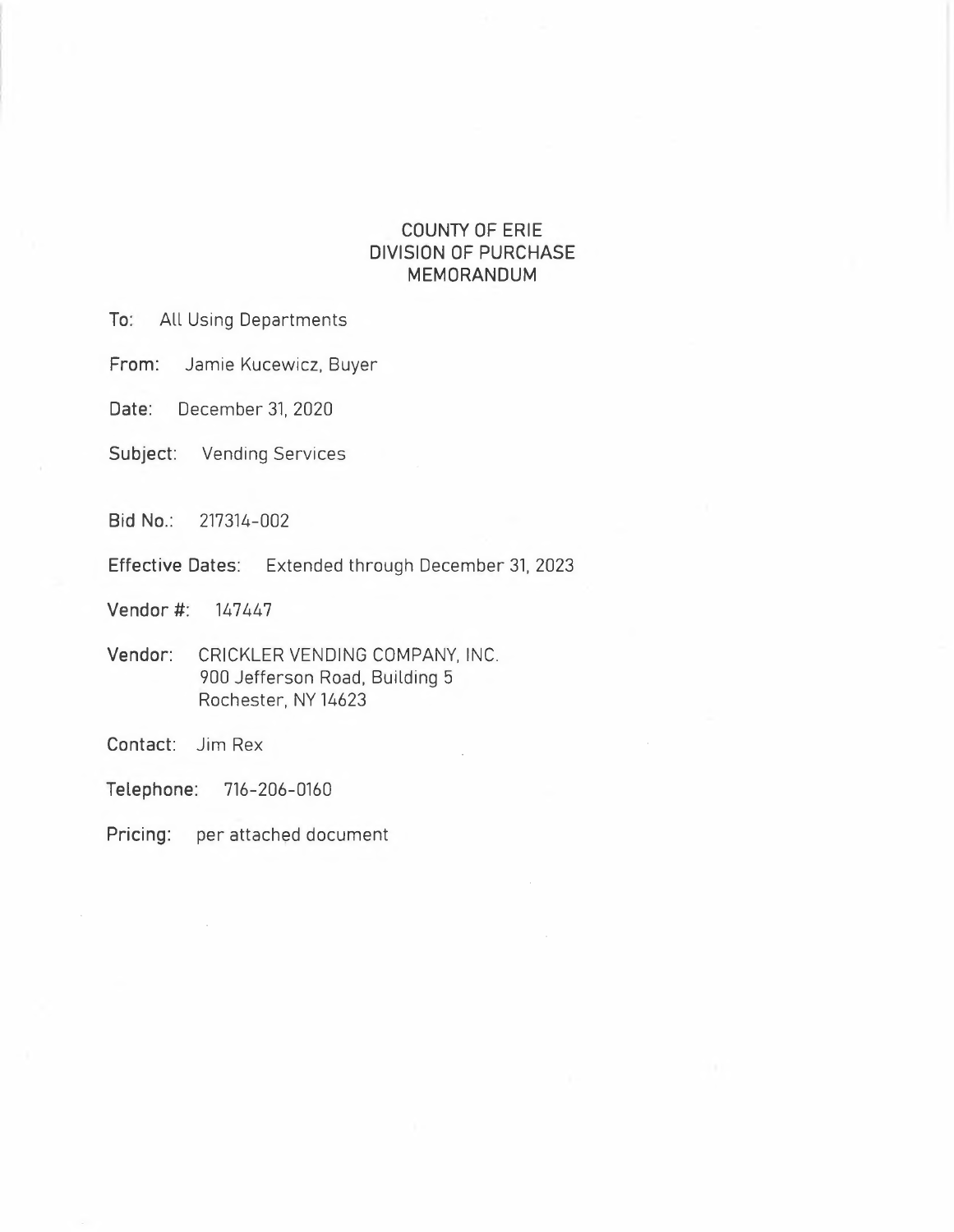EXHIBIT "F"



**County of Erie**  MARK C. POLONCARZ COUNTY EXECUTIVE

DIVISION OF PURCHASE

### **STANDARD AGREEMENT**

This AGREEMENT, made as of the 20<sup>th</sup> DAY OF DECEMBER, 2017

by and between CRICKLER VENDING COMPANY, INC.

#### of 900 JEFFERSON ROAD, BUILDING 5, ROCHESTER, NY 14623

herein after referred to as the Contractor, and the County of Erie, a municipal corporation of the State of New York, hereinafter referred to as the County:

WHEREAS, in accordance with public open competitive bidding, sealed proposals were received and publicly opened by the County of Erie, Division of Purchase

on\_~D=E=C=E~M=B=E~R~1~B~-~2=0~1~7 \_ at 11 :ODAM

for: VENDING SERVICES

WHEREAS, the bid of the Contractor submitted in accordance therewith, the percent of gross sales paid to Erie County of 23%, was the highest responsible bid submitted; and

WHEREAS, a contract is hereby awarded to the Contractor by the County, in accordance with the provisions therein contained; and

WHEREAS, the Notice to Bidders and Specifications make provisions for entering into a proper and suitable contract in connection therewith;

NOW, therefore, the Contractor does hereby for its heirs, executors, administrators and successors agree with the County of Erie that, the Contractor shall for the consideration mentioned, and in the manner set forth in Accepted Invitation to Bid No. 217314-002 , Specifications and Provisions of Law annexed hereto and forming a part of this contract, furnish the equipment and materials and perform the work and services described in the Accepted Bid for the above sum.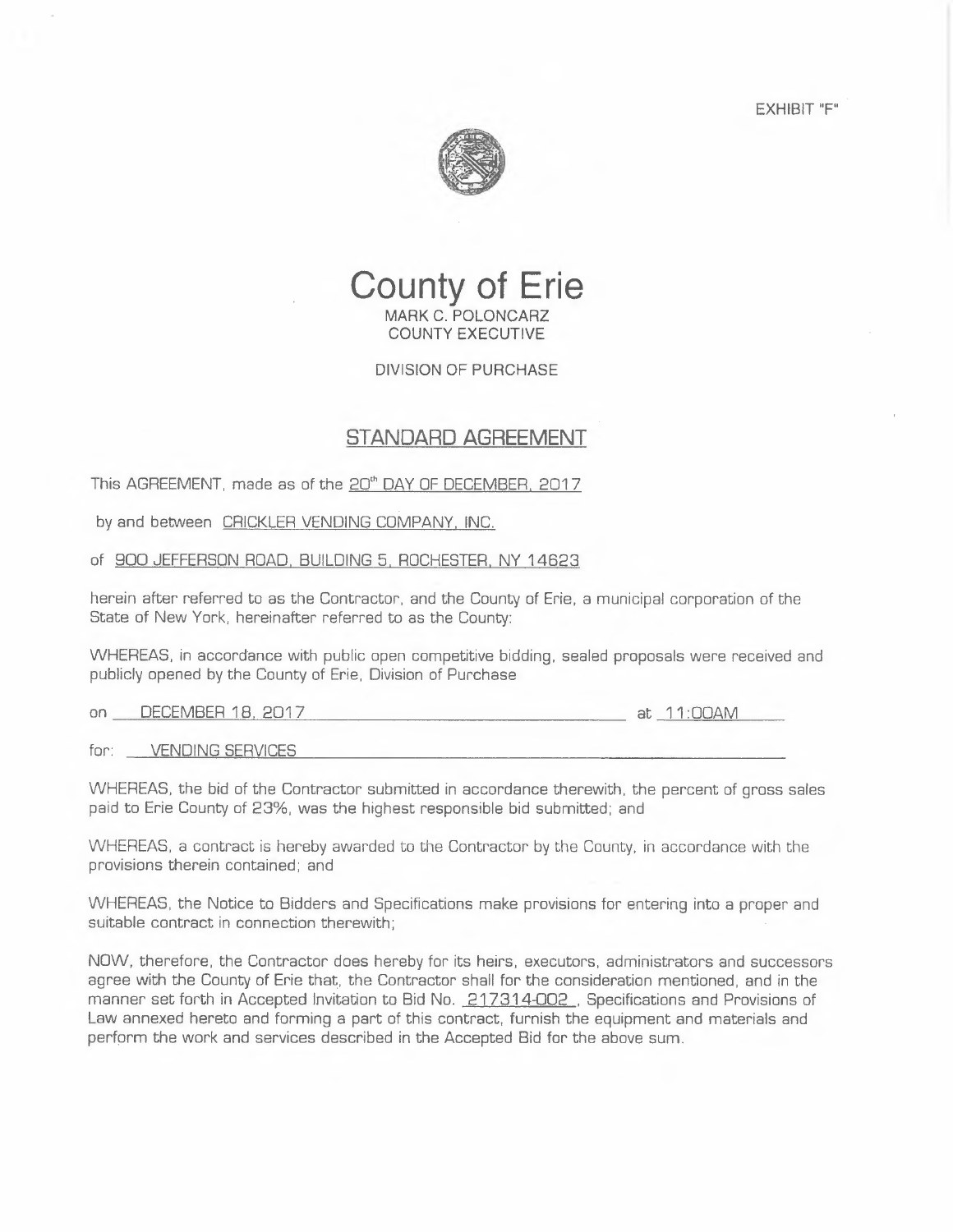Paid monthly upon presentation of invoices.

**Lace Lupon delivery, completion and approval of the** work, as per specifications.

Please refer to the Invitation to Bid (Page 1) and the Instructions to Bidders which are part of this agreement.

IN WITNESS THEREOF, the parties hereto have hereunto set their hands and seals the day and year first above written.

COUNTY OF ERIE CONTRACTOR: CRICKLER VENDING COMPANY, INC.

by  $\mathbf{b}$ Director of Purchase

Date \_ Title

APPROVED AS TO FORM

anto set their hands and seals the day art<br> **FIFACTOR:** CRICKLER VENDING COMPAN<br>
by *MC*/<sup>*G*/</sup>*W*<br>
Title

Date <u>12/2a /17</u>

Assistant County Attorney

Date \_

County of Erie, New York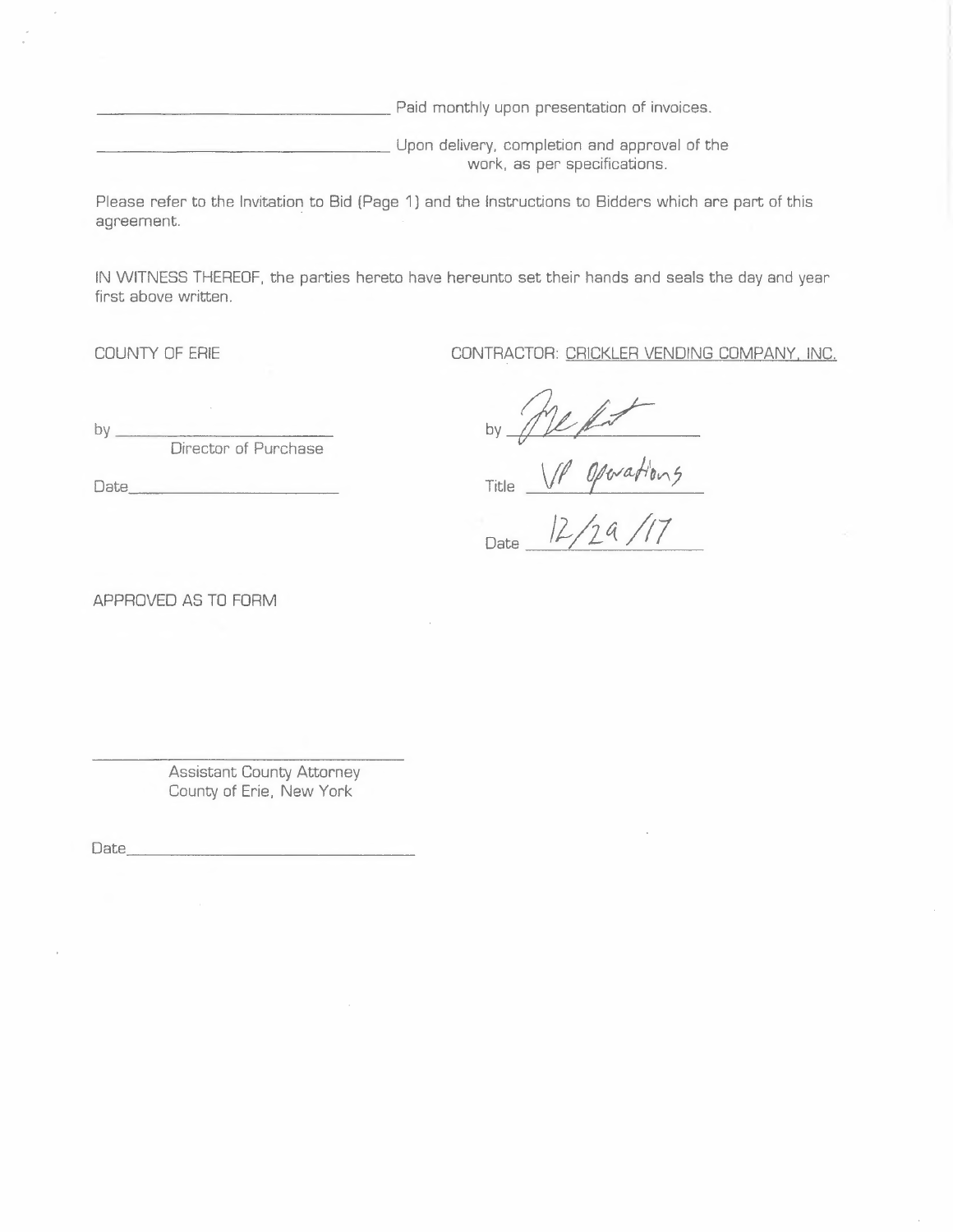

#### **COUNTY OF ERIE MARK C. POLONCARZ COUNTY EXECUTIVE DIVISION OF PURCHASE INVITATION TO BID**

Bids, as stated below, will be received and publicly opened by the Division of Purchase in accordance with the attached specifications. FAX bids are unacceptable. Bids must be submitted in a sealed envelope to:

> County of Erie Division of Purchase Attention: James D. Kucewicz, Buyer (716) 858-6336 95 Franklin Street, Room 1254 Buffalo, New York 14202-3967

#### **NOTE: Lower left hand corner of envelope MUST indicate the following:**

BID NUMBER: 217314-002

OPENING DATE: December 18, 2017 TIME: 11:00AM.

FOR: Vending Services

CRICKLER VENDING 1300 COMMERCE PKWY LANCASTER, NY 14086

NAME OF BIDDER: \_

If you are submitting other Invitations to Bid, each bid must be enclosed in a separate envelope.

Following EXHIBITS are attached to and made a part of the bid specifications, and part of any agreement entered into pursuant to this Invitation to Bid:

- X EXHIBIT "A" Assignment of Public Contracts *\_L* EXHIBIT "B" - Purchases by Other Local Governments or Special Districts EXHIBIT "C" - Construction/Reconstruction Contracts EXHIBIT "D" - Bid Bond (Formal Bid) EXHIBIT "E" - Bid Bond (Informal Bid) EXHIBIT "D" - Bid Bond (Formal Bid)<br>
EXHIBIT "E" - Bid Bond (Informal Bid)<br>
<u>X</u><br>
EXHIBIT "F" - Standard Agreement<br>
<u>X</u><br>
EXHIBIT "G" - Non-Collusive Bidding (<br>
<u>X</u><br>
EXHIBIT "H" - MBE/ WBE Commitment<br>
X<br>
EXHIBIT "IC" - Insur EXHIBIT "F" - Standard Agreement
	- **EXHIBIT "G"** Non-Collusive Bidding Certification
	- **EXHIBIT "H" MBE/ WBE Commitment**
	- **EXHIBIT "IC"** Insurance CLASSIFICATION "A"
	- EXHIBIT "P" & EXHIBIT "PBI" Performance Bond
	- EXHIBIT "PW" NYS Prevailing Wage
	- EXHIBIT "Q" Confined Space Program Certification

(Rev. 1/00)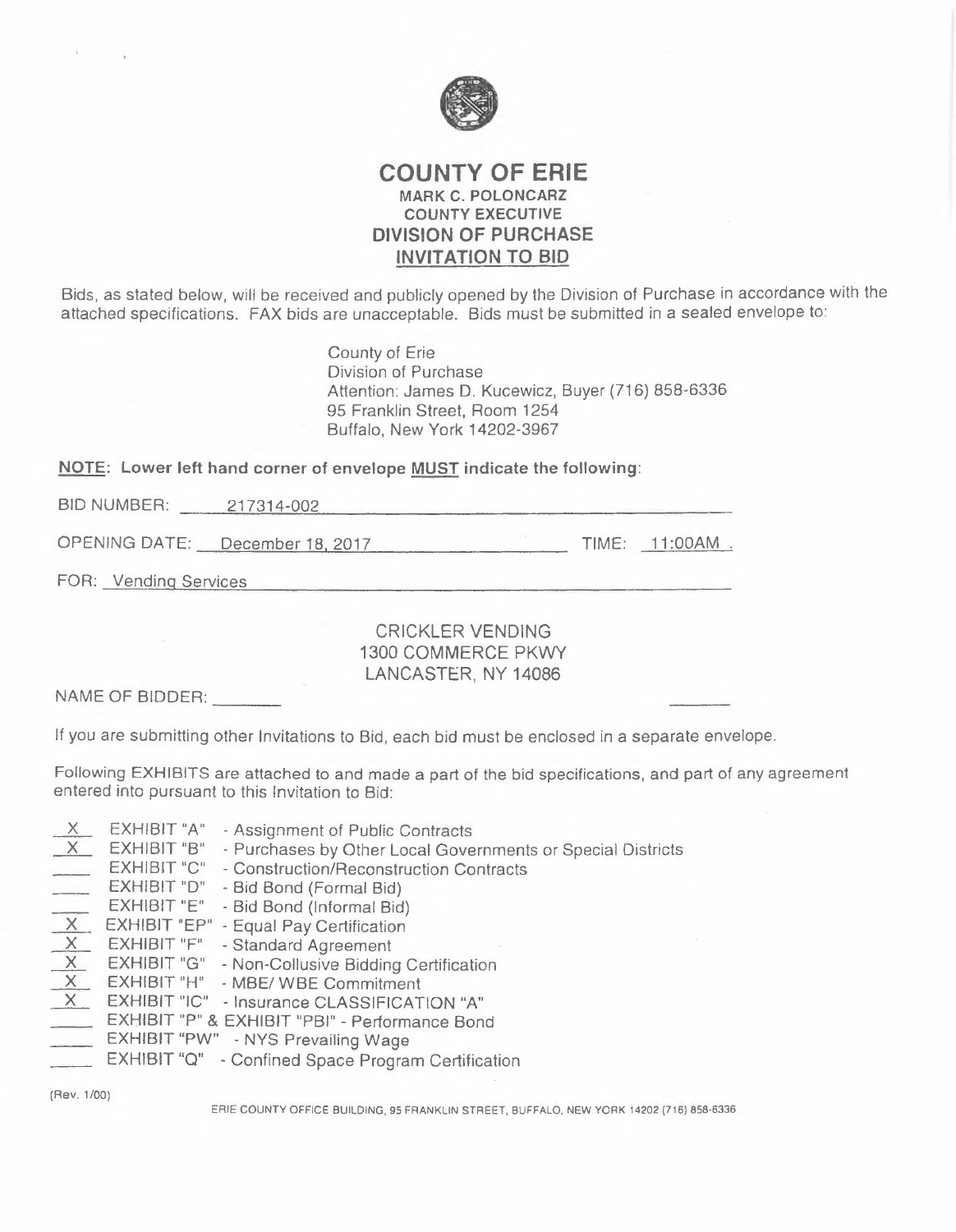## **County of Erie DIVISION OF PURCHASE NON-COLLUSIVE BIDDING CERTIFICATION**

By submission of this bid, each bidder and each person signing on behalf of any bidder certifies, and in the case of a joint bid each party thereto certifies as to its own organization, under penalty of perjury, that to the best of his knowledge and belief:

(1) the prices in this bid have been arrived at independently without collusion, consultation, communication, or agreement, for the purpose of restricting competition, as to any matter relating to such prices with any other bidder or any competitor;

(2) unless otherwise required by law, the prices which have been quoted in this bid have not been knowingly disclosed by the bidder and will not knowingly be disclosed by the bidder prior to opening, directly or indirectly, to any other bidder or to any competitor; and

(3) no attempt has been made or will be made by the bidder to induce any other person, partnership or corporation to submit or not to submit a bid for the purpose of restricting competition.

**NOTICE** 

(Penal Law, Section 210.45)

IT IS A CRIME, PUNISHABLE AS A CLASS A MISDEMEANOR UNDER THE LAWS OF THE STATE OF NEW YORK, FOR A PERSON, IN AND BY A WRITTEN INSTRUMENT, TO KNOWINGLY MAKE A FALSE STATEMENT, OR TO MAKE A FALSE STATEMENT, OR TO MAKE **A** STATEMENT WHICH SUCH PERSON DOES NOT BELIEVE TO BE TRUE.

#### **BID NOT ACCEPTABLE WITHOUT FOLLOWING CERTIFICATION:**

(Rev.1/2000)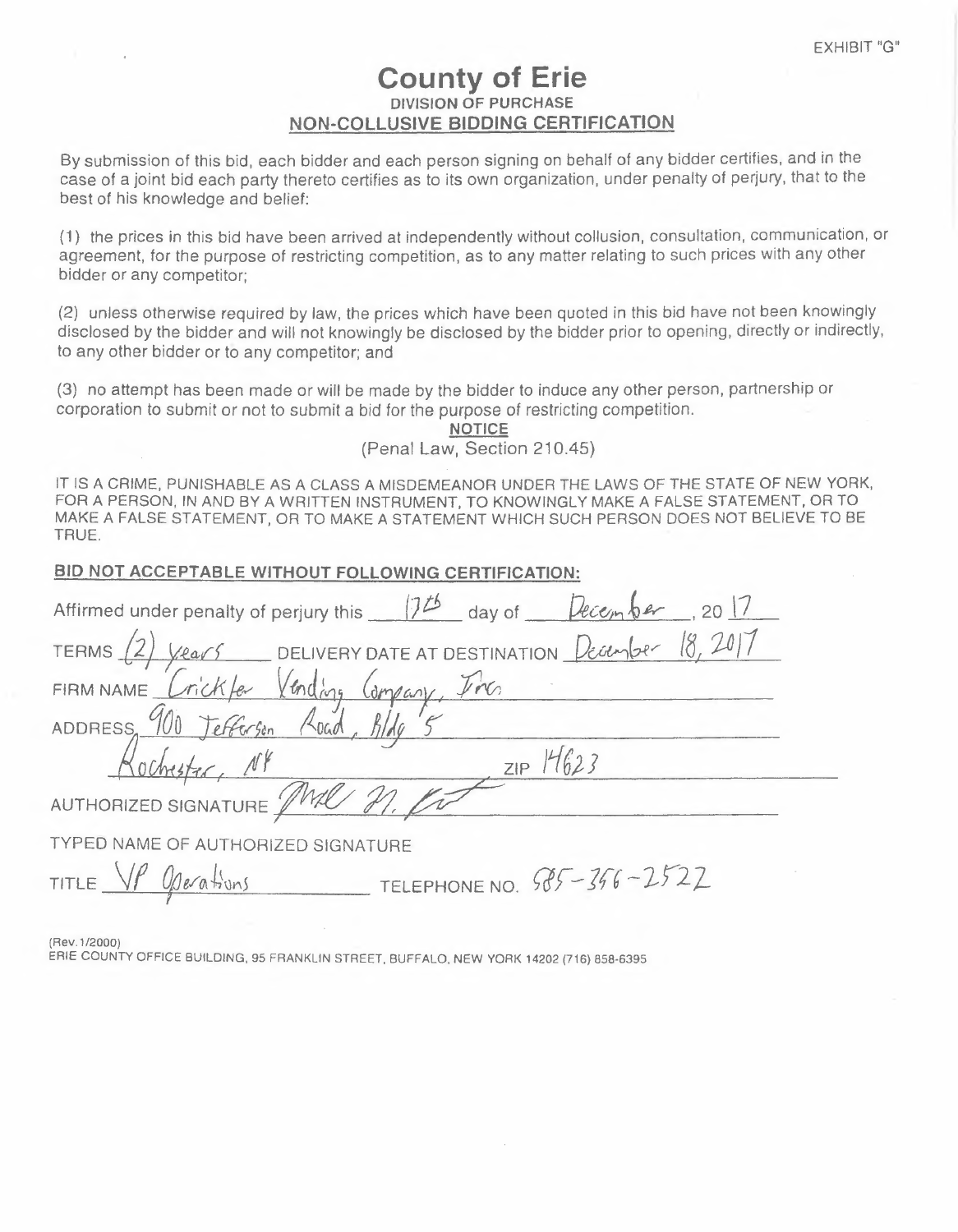### **County of Erie DIVISION OF PURCHASE BID SPECIFICATIONS**

#### **BID NO** 217314-002

Ship to: County of Erie Attention: VARIOUS LOCATIONS<br>Address:

Ship Via: CW Date Required at Destination: As Required

| <b>ITEM</b><br>NO. | QUAN-<br><b>TITY</b> | U/M | CATALOG NO./DESCRIPTION                                   | <b>UNIT</b><br><b>PRICE</b> | <b>TOTAL</b><br>PRICE |
|--------------------|----------------------|-----|-----------------------------------------------------------|-----------------------------|-----------------------|
|                    |                      |     |                                                           |                             |                       |
|                    |                      |     | Vendor to provide vending services at various Erie County |                             |                       |
|                    |                      |     | locations per the attached specifications.                |                             |                       |
|                    |                      |     |                                                           |                             |                       |
|                    |                      |     | Term of the contract is                                   |                             |                       |
|                    |                      |     | January 1, 2018 through December 31, 2020.                |                             |                       |
|                    |                      |     |                                                           |                             |                       |
|                    |                      |     |                                                           |                             |                       |
|                    |                      |     |                                                           |                             |                       |
|                    |                      |     |                                                           |                             |                       |
|                    |                      |     | PERCENT OF GROSS SALES PAID TO COUNTY 3 <sup>3%</sup> 27% |                             |                       |
|                    |                      |     | See following PAGES                                       |                             |                       |
|                    |                      |     |                                                           |                             |                       |
| A 255 YEAR AND     |                      |     |                                                           |                             |                       |

**NOTE:** Bid results cannai be given over the phone. All requests for bid results should be submitted in writing or faxed to:

**.ERIE COUNTY DIVISION OF PURCHASE**  Freedom of Information Officer 95 Franklin Street, Rm. 1254

 $\mathcal{A}$ 

Buttalo, NY 14202

FAX#: **716/858-6465** 

NAME OF BIDDER Crickler Vending Company, INC.

(Rev. 9/95)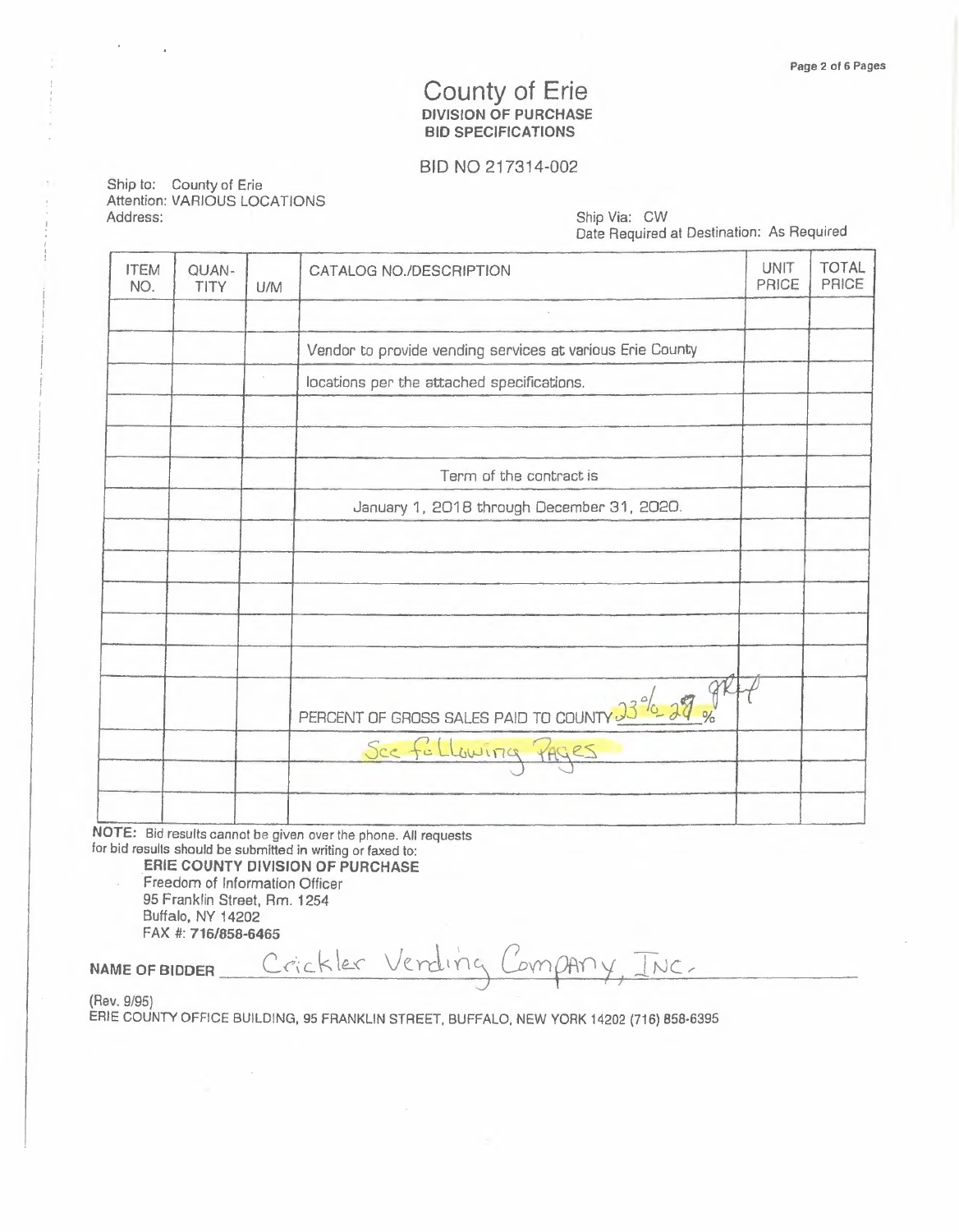## **County of Erie**

| <b>Machine</b>         | <b>Commission Commission</b> |                 |  |
|------------------------|------------------------------|-----------------|--|
|                        | <b>Option 1</b>              | <b>Option 2</b> |  |
| 20oz Beverage Machine  | 23%                          | 27%             |  |
| <b>Coffee Machines</b> | 23%                          | 27%             |  |
| Snack machines         | 23%                          | 27%             |  |
| Food machines          | 23%                          | 27%             |  |

## **See Pricing for option 1 and 2 on following page**

## **Refunds**

A refund can be requested by calling our office. The refund will be mailed to the customers address. You can also request a refund by email and the refund will again be mailed to the customers address.

In some cases, we can setup an envelope system that the customer can request a refund with and then at the next visit our driver will leave the refund with a designated person.

## **Equipment**

Crickler will upgrade all equipment within the  $1<sup>st</sup>$  6 months of the agreement. All equipment except coffee machines will be equipped to accept bills, coins and credit cards.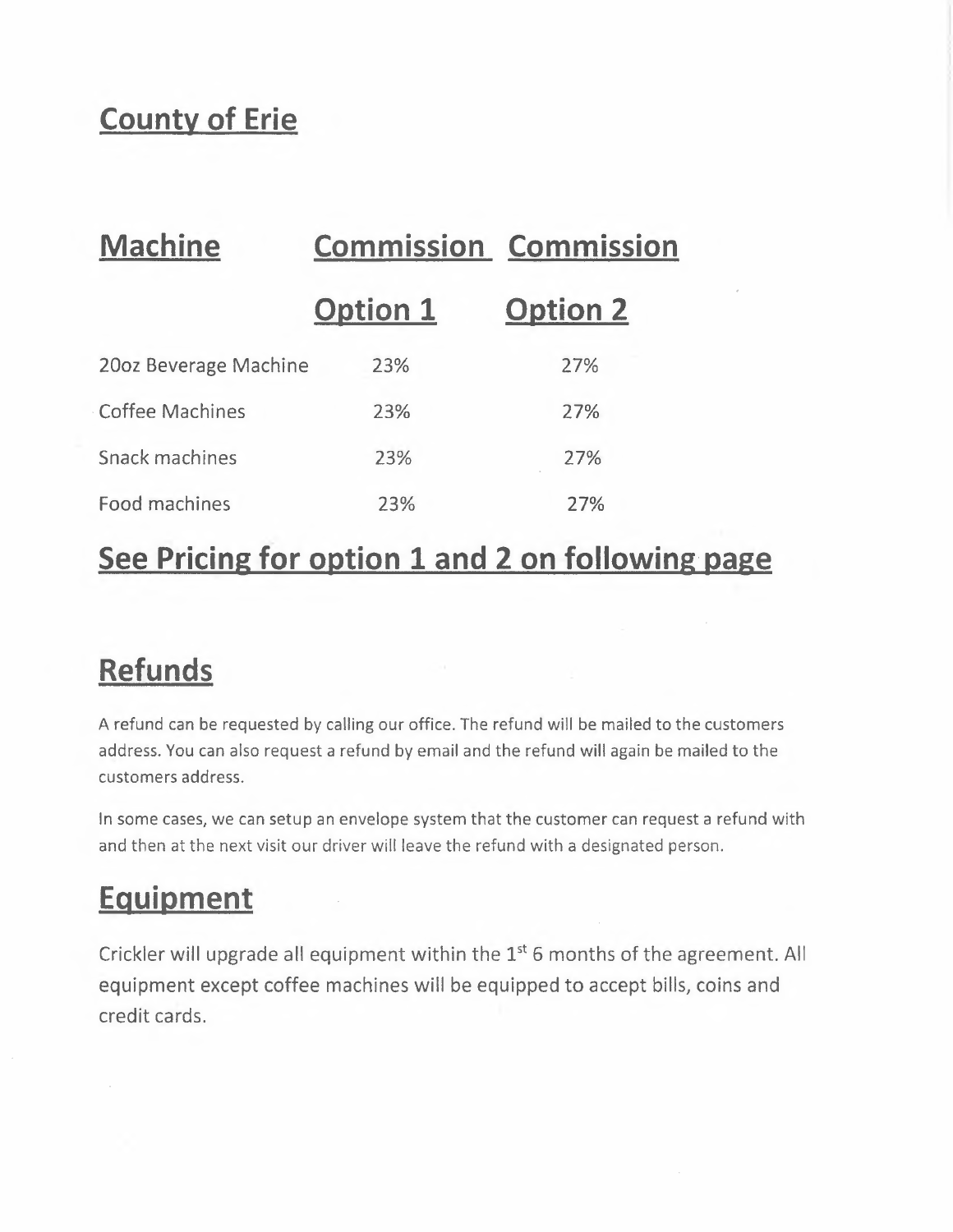# **County of Erie**

|                                 | <b>Portion Size</b>   | 23.00%<br><b>Commission</b> | 27.00%<br><b>Commission</b> |
|---------------------------------|-----------------------|-----------------------------|-----------------------------|
| <b>Items</b>                    |                       | <b>Option 1 Price</b>       | <b>Option 2 Price</b>       |
| 20oz Soda / Water               | 20oz Plastic Bottles  | \$1.75                      | \$1.85                      |
| Bottle Juice / Pure Leaf Tea    | 16.9oz Plastic Bottle | \$1.85                      | \$2.00                      |
| Gatorade                        | 20oz Plastic Bottles  | \$1.75                      | \$1.85                      |
| Non Carb / Regular Tea          | 20oz Plastic Bottles  | \$1.75                      | \$1.85                      |
| Vitamin Water                   | 20oz Plastic Bottles  | \$1.75                      | \$1.85                      |
| <b>Energy Drinks</b>            | Varies                | \$3.00                      | \$3.25                      |
| <b>Nuts</b>                     | 3.0oz Bag             | \$1.50                      | \$1.50                      |
| <b>Bag Candy</b>                | $3.5 - 5.002$         | \$1.75                      | \$1.75                      |
| Candy / Crackers                | 7/80z-4.00z           | \$1.35                      | \$1.50                      |
| <b>King Size Candy</b>          | $1.5oz - 3oz$         | \$1.50                      | \$1.50                      |
| Premium Gum                     | <b>Flat Pack</b>      | \$1.50                      | \$1.50                      |
| Pastry / Cookies / Poptarts     | $1.802 - 4.002$       | \$1.35                      | \$1.50                      |
| <b>Gum / Rolled Mints</b>       | Stick - Rolls         | \$1.00                      | \$1.00                      |
| <b>LSS</b>                      | $1.750z - 2.50z$      | \$1.25                      | \$1.35                      |
| 8oz coffee/Tea/Hot Chocolate    | 8.25oz Cup            | \$0.75                      | \$0.75                      |
| 12oz coffee/Tea Hot Chocolate   | 12.0oz Cup            | \$1.00                      | \$1.00                      |
| <b>8oz International Coffee</b> | 8.25 Cup              | \$1.10                      | \$1.10                      |
| 12oz International Coffee       | 12oz Cup              | \$1.25                      | \$1.25                      |
| Fresh Food                      | Varies                | $$1.25 - $5.50$             | \$1.25-\$5.50               |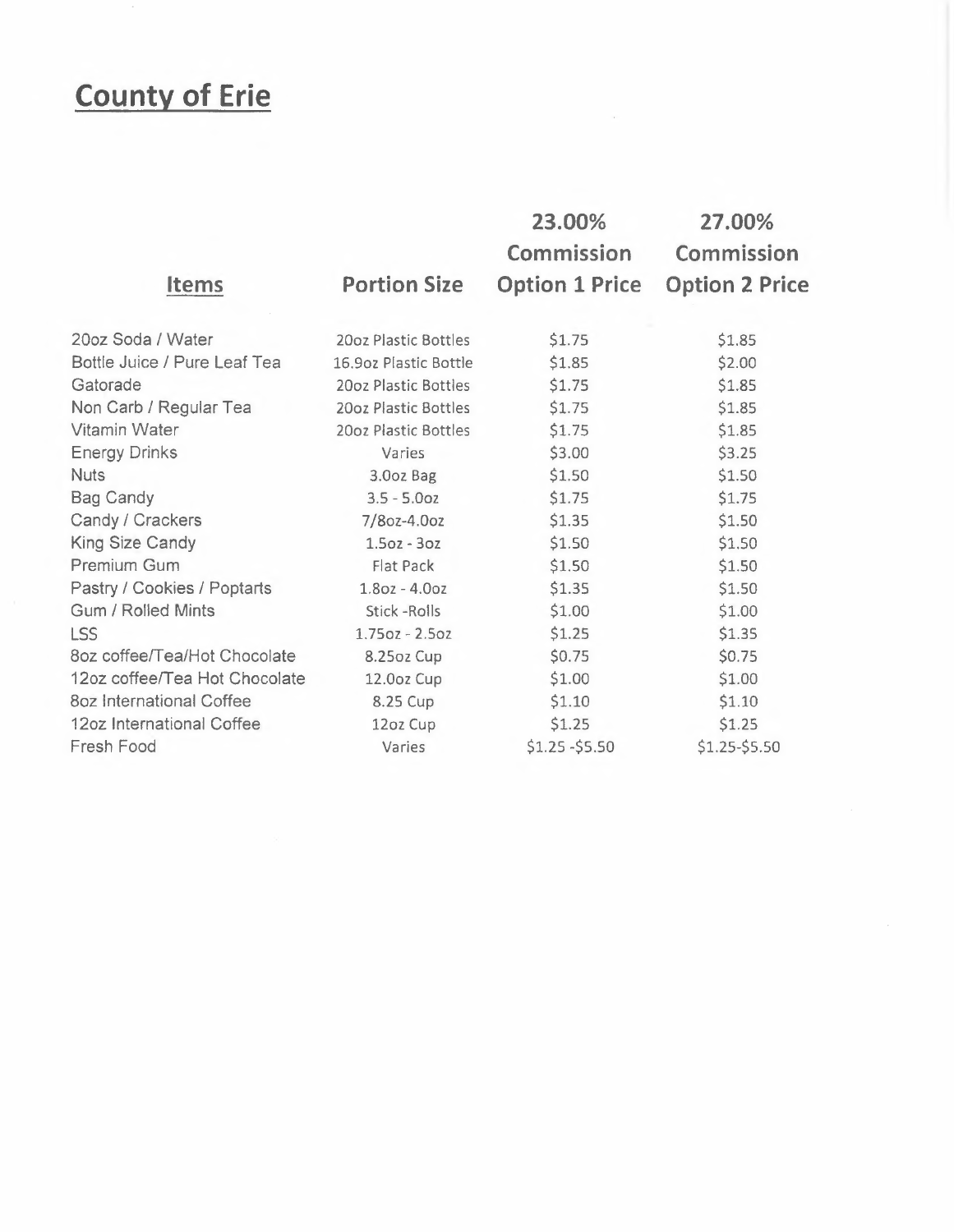#### **SPECIFICATIONS**

Erie County is looking to obtain vending services for various County Buildings and facilities.

#### **Vending Machines**

Vending Machines to be soda, snack, coffee and sandwich machines.

#### **Vending Space**

 $\mathcal{F}^{\mathcal{G}}_{\mathcal{G}}$  and  $\mathcal{F}^{\mathcal{G}}_{\mathcal{G}}$  and  $\mathcal{F}^{\mathcal{G}}_{\mathcal{G}}$ 

Vendor will confine its vending service to the space provided for such purpose by Erie County. Prior to installation of machines, vendor to provide any electrical or plumbing requirements. Erie County will review these requirements and approve installation plans prior to installations of equipment. Erie County will furnish all electrical outlets.

#### **Automatic Vending Machines**

Automatic vending machines shall be new energy efficient machines. All vending machines shall be attractive in appearance using the latest designs in the marketplace and shall reasonably match each other in color and style. Machines must accept any combination of nickels, dimes, quarters and dollar bills. Contractor shall provide an energy efficient microwave oven at each location where cold vended foods are to be sold. The vendor shall supply related condiments and plastic utensils. Vendor shall supply change machine and small standing cooler, if requested. All machines are to be installed by the contractor at no charge to Erie County. Vending machines shall remain the property of the contractor. The contractor shall at all times and at its expense, be responsible for all service, maintenance and repair of its vending machines. Machines shall be maintained in good repair and service shall be provided within four (4) hours of verbal notification. Seven day a week service must be provided. Vending machines are to be restocked on a timely basis.

#### **Food Quality**

Vendor to provide high quality, fresh merchandise. All food products will be removed from vending machines on the date that their freshness dating expires. Erie County reserves the right to request specific products to be dispensed in vending machines and have the final right of approval on all types of products. Alcohol and tobacco products cannot be vended on Erie County property.

#### Losses

All losses incurred in the operation of the vending machines due to theft, fire, accident, spoilage etc. will be the responsibility of the vendor.

#### **Refunds**

Method of paying refunds due to machine failure must be explained. Payment of refunds must be affected between the vendor and the customer directly with no County involvement.

#### **Pricing** & **Award**

This bid will be awarded to the vendor submitting the highest percent of gross sales on a monthly basis to Erie County. This payment will be due within fifteen days following the end of the month. A detailed accounting of product sales at each location shall be provided with each remittance.

#### **Audit**

Vendor shall permit the authorized representative of Erie County to inspect and audit all records of the vendor relating to their performance under this agreement.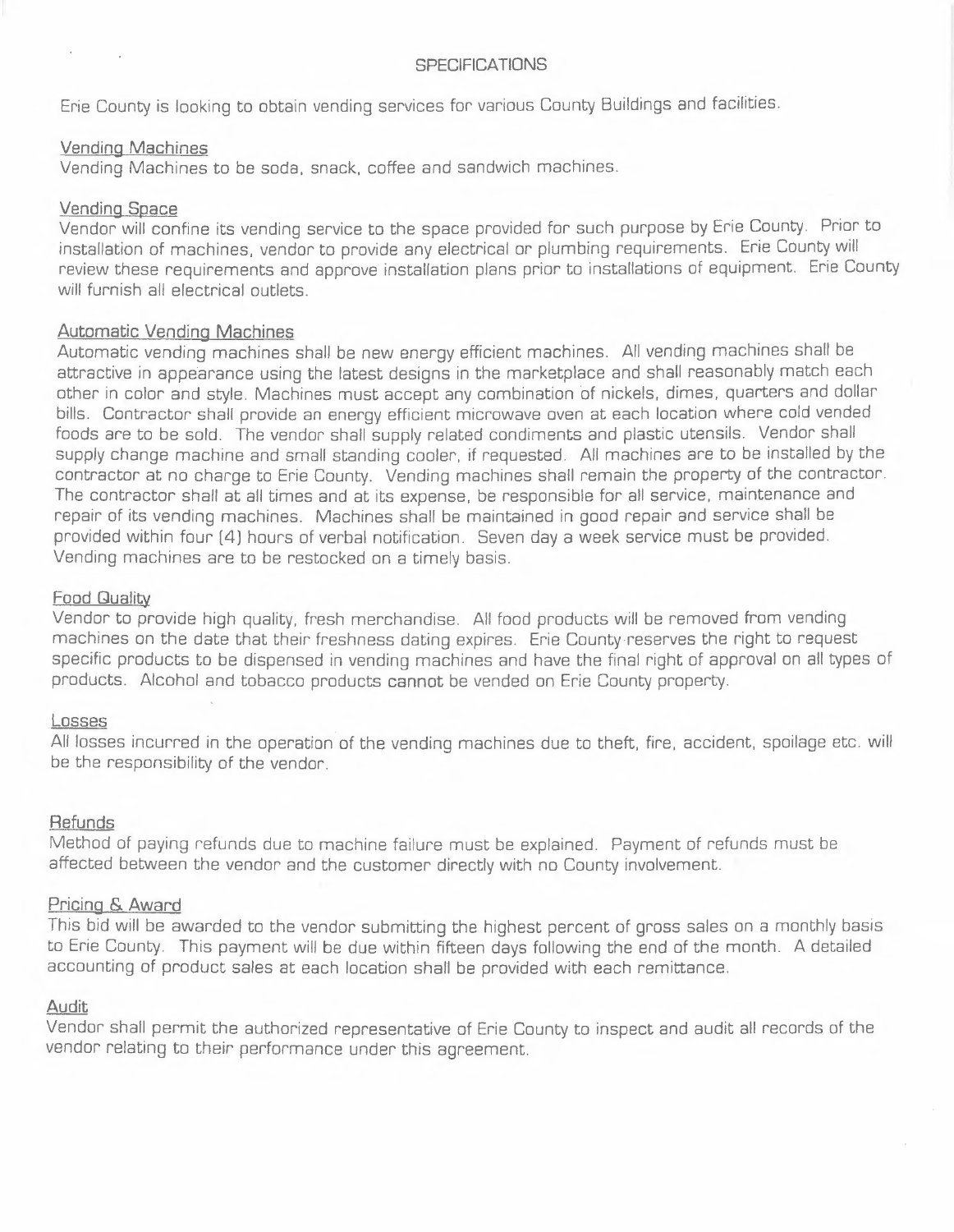## Locations

Attached is a list of Erie County locations which currently have vending machines. The County reserves the right to add and delete locations throughout the term of this contract.

| COUNTY LOCATION                                   | COFFEE        | <b>SODA</b>   | <b>SNACK</b>              | <b>SANDWICH</b>          | <b>OTHER</b>                                       |
|---------------------------------------------------|---------------|---------------|---------------------------|--------------------------|----------------------------------------------------|
| Bflo & EC Public Library<br><b>Buffalo</b>        | $\mathcal{I}$ | 3             | 2                         | 1                        | condiment statio<br>microwave<br>change machine    |
| Correctional Facility<br>Alden                    |               | 2             | 1                         | 1                        |                                                    |
| <b>DMV</b><br>Cheektowaga                         |               | 1             | 1                         |                          |                                                    |
| <b>DMV</b><br>Tonawanda                           |               | 1             | 1                         |                          |                                                    |
| <b>Emergency Services</b><br>Cheektowaga          | 1             | 1             | $\uparrow$                |                          |                                                    |
| Health Dept.<br><b>Buffalo</b>                    |               | $\mathcal{I}$ | 1                         |                          |                                                    |
| <b>Highway Department</b><br>Aurora               |               |               | 1                         | $\uparrow$               |                                                    |
| <b>Highway Department</b><br>East Concord         |               |               | $\mathbf 1$               |                          |                                                    |
| Highway Department<br>Hamburg                     |               |               | $\ensuremath{\mathsf{1}}$ | 1                        |                                                    |
| <b>Holding Center</b><br><b>Buffalo</b>           | 1             | 5             | 1                         | $\overline{\mathcal{L}}$ | condiment statio<br>microwave<br>single door coole |
| Probation Dept.<br>Buffalo                        |               | 1             |                           |                          |                                                    |
| Public Health Lab<br><b>Buffalo</b>               |               | 1             | 1                         |                          | $\mathcal{L}_{\mathcal{L}}$                        |
| <b>Public Safety Campus</b>                       |               | $\mathcal{I}$ | 1                         |                          |                                                    |
| Rath Building<br><b>Buffalo</b>                   |               | 3             | 3                         |                          |                                                    |
| Sewerage Department<br>Lancaster                  |               |               | 1                         |                          |                                                    |
| Sewerage Department<br>Blasdell                   | 1             | 1             | 1                         |                          |                                                    |
| <b>EC Youth Services Center</b><br><b>Buffalo</b> |               | 1             | 1                         |                          |                                                    |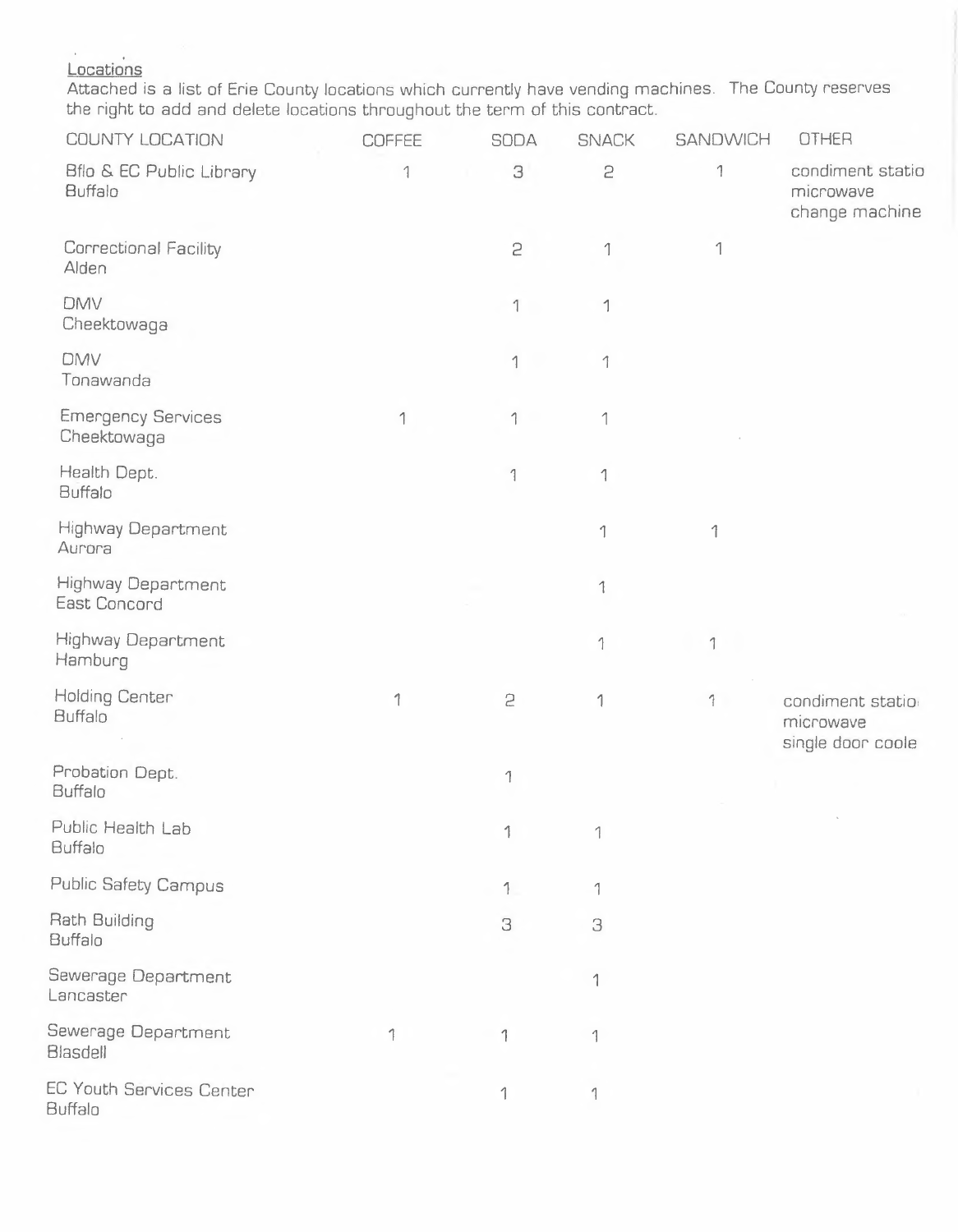## **County of Erie**  DIVISION OF PURCHASE **INSTRUCTIONS TO BIDDERS (FORMAL)**

1. BID SHALL BE SUBMITTED ON THESE COUNTY OF ERIE BID FORMS or bid will not be considered. Bid must be typed or printed in ink. Original autograph signatures in ink are required. Facsimile or rubber stamp signatures will not be accepted. ALL PAGES OF THIS BID DOCUMENT MUST BE RETURNED INTACT.

2. LATE PROPOSALS. Any bids received in the Erie County Division of Purchase after the date and time prescribed will not be considered for contract award.

3. EMERGENCY CLOSINGS. In the event the closing of certain County facilities and/or operations and/or services due to any flood, fire, fire drill, power failure, uncontrolled weather conditions or other cause beyond the Division of Purchase control, only bids received in the Division of Purchase prior to the date and time or postmarked as of the date prescribed will be considered for contract award.

4. ANY CHANGE IN WORDING OR INTERLINEATION BY A BIDDER OF THE INQUIRY AS PUBLISHED BY THE COUNTY OF ERIE shall be reason to reject the proposal of such bidder, or in the event that such change in the Invitation to Bid is not discovered prior to entering into a contract, to void any contract entered into pursuant to such bid.

5. THE COUNTY RESERVES THE RIGHT TO REJECT any and all bids, to accept either in whole or in part any one bid or combination of bids, as may be provided in the bid specifications, or to waive any informalities in bids. The County does not obligate itself to accept the lowest or any other proposal.

6. AWARD TO THE LOWEST RESPONSIBLE BIDDER. For the purpose of determining which bidder is the lowest qualified responsible bidder, it shall be the lowest three bidders' responsibility, within FIVE DAYS of being so notified by the Division of Purchase, to present information and documentation to the Division of Purchase, to satisfy the County that the bidder possesses sufficient capital resources, skill, judgment and experience to perform the work *or* deliver the material, as per bid specifications.

7. CONTRACT(S) OR PURCHASE ORDER(S) WILL BE AWARDED after due consideration of the suitability of goods and/or services bid to satisfy these specifications, the total cost of such goods and/or services including all cost elements, and the timeliness of the agreed upon delivery date.

This EXECUTORY CLAUSE shall be a part of any agreement entered into pursuant to this bid:

IT IS UNDERSTOOD BY THE PARTIES THAT THIS AGREEMENT SHALL BE EXECUTORY ONLY TO THE EXTENT OF THE MONIES AVAILABLE TO THE COUNTY OF ERIE AND APPROPRIATED THEREFOR, AND NO LIABILITY ON ACCOUNT THEREOF SHALL BE INCURRED BY THE COUNTY BEYOND THE MONIES AVAILABLE AND APPROPRIATED FOR THE PURPOSE THEREOF.

9. FAILURE TO MEET DELIVERY SCHEDULE as per accepted bid may result in legal action by the County of Erie to recover damages.

10. PRICES SHALL BE QUOTED F.O.B. DESTINATION AND DELIVERED INSIDE. "Tailgate delivery" will not be accepted unless specified by the County.

11. COLLECT TRANSPORTATION CHARGES WILL NOT BE PAID BY THE COUNTY. All freight, cartage, rigging, postage or other transportation charges shall be prepaid and included in the bid. There will be no additional charges for delivery.

12. NOT AXES ARE TO BE BILLED TO THE COUNTY. Bids shall not include any Federal, State, *or* local excise, sales, transportation, or other tax, unless Federal or State law specifically levies such tax on purchases made by a political subdivision. The County of Erie Purchase Order is an exemption certificate. Any applicable taxes from which the County is not exempt shall be listed separately as cost elements, and added into the total net bid.

13. THE SUCCESSFUL BIDDER shall comply with all laws, rules, regulations and ordinances of the Federal Government, the State of New York and any other political subdivision of regulatory body which may apply to its performance under this contract.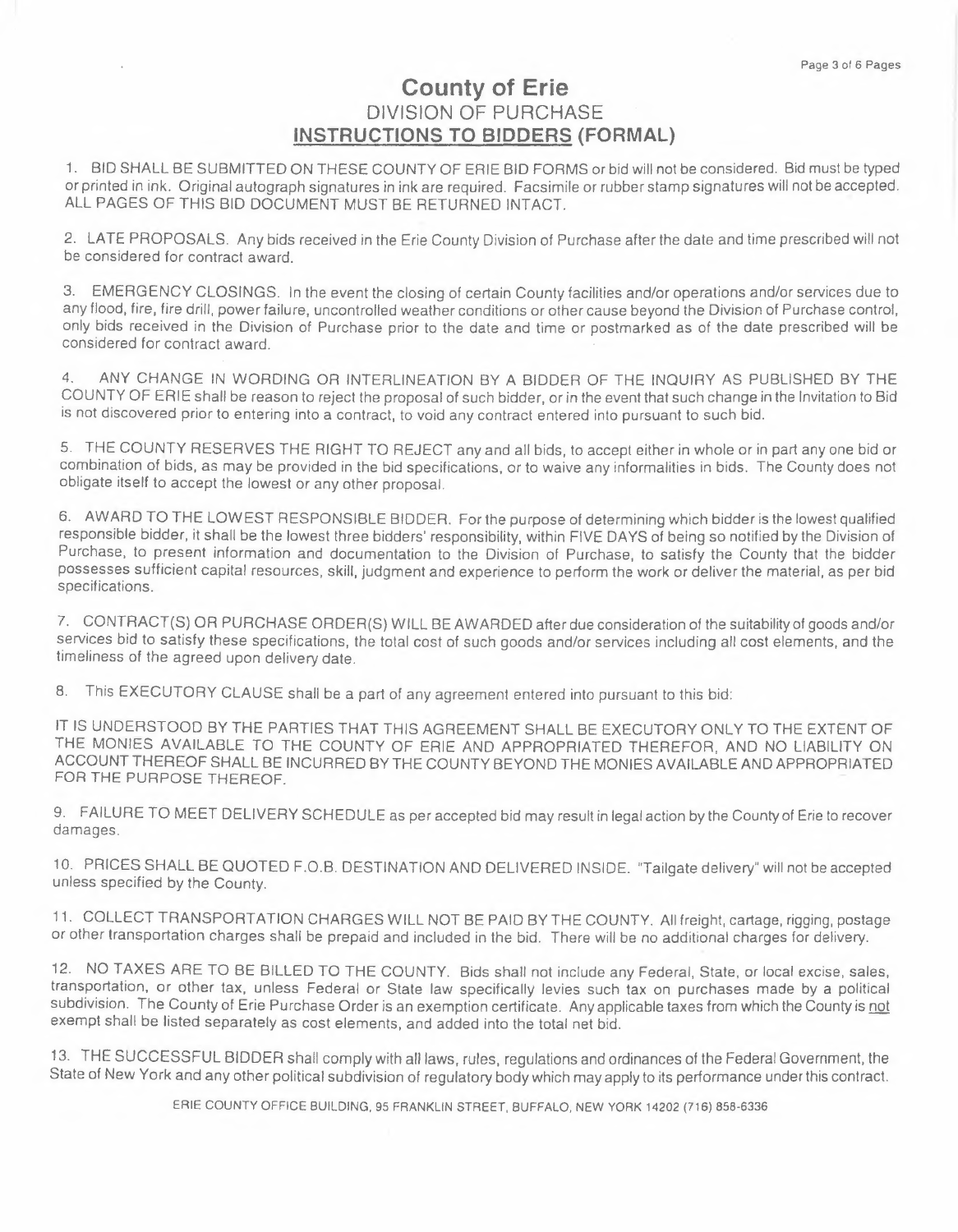## **County of Erie**  DIVISION OF PURCHASE

14. GRATUITIES, ILLEGAL OR IMPROPER SCHEMES. The County may terminate this agreement if it is determined that gratuities in the form *of* entertainment, gifts or otherwise were offered or given by a vendor, his agent or representative to any County official or employee with a view towards securing favorable treatment with respect to the awarding of this bid or the performance of this agreement. The County may also terminate this agreement if it is determined that the successful bidder engaged in any other illegal or improper scheme promotive of favoritism or unfairness incidental to the bidding process or the performance of this agreement. In the event that it is determined that said improper or illegal acts occurred, the County shall be entitled to terminate this agreement and/or exercise any other remedy available to it under existing law.

15. INSURANCE shall be procured by the Successful Bidder before commencing work, no later than 14 days after notice of award and maintained without interruption *for* the duration of the Contract, in the kinds and amounts specified in Exhibit IC, unless otherwise stipulated in these Bid Specifications. IF THE INSURANCE IS NOT PROVIDED IN ACCEPTABLE FORM WITHIN THIS PERIOD OF TIME, THEN THE DIRECTOR OF PURCHASE MAY DECLARE THE VENDOR NONRESPONSIVE AND AWARD THE CONTRACT TO THE NEXT LOW RESPONSIBLE BIDDER.

CERTIFICATES OF INSURANCE shall be furnished by the successful bidder on Erie County Standard Insurance Certificate, Exhibit IC.

16. **ANY** CASH DISCOUNT which is part of bid will be considered as a reduction in the bid prices in determining the award of the bid. Date of invoice must not precede date of delivery. The County policy is to pay all claims in a timely manner within the specified time. However, if for some reason payment is delayed, the County will take the discount when payment is made. The County will not pay any interest charges, nor refund discount amounts taken after the discount period. If this is unsatisfactory, please quote net.

17. CHANGES IN THE WORK. The County may, as the need arises, through the Director of Purchase, order changes in the work through additions, deletions, or modifications without invalidating the contract. Compensation, as it may be affected by any change, shall be adjusted by agreement between the contractor and County through the Director of Purchase.

18. BID OFFERING MATERIAL OTHER THAN THAT OF SPECIFIED MANUFACTURER OR TRADE NAME will be considered unless stated otherwise. The use of the name of a particular manufacturer, trade name, or brand in describing an item does not restrict a bidder to that manufacturer or specific article. However, the substituted article on which a proposal is submitted must be of such character or quality that it would serve the purpose for which it is to be used equally well as the manufacturer or brand specified. Proposals will be accepted in accordance with specifications on file or approved equal.

19. IF MATERIAL OR SERVICES OTHER THAN THOSE SPECIFIED IN THIS BID DOCUMENT ARE OFFERED, the bidder must so state and furnish at the time of bid opening, if so requested, and as part of his bid the following information in duplicate:

(a) Complete description of the item offered, and detailed explanation of the differences between the item specified and the item offered. If, in the opinion of the Division of Purchase, sufficient detail is not presented as a part *of* the sealed bid to permit definitive evaluation of any substitute item, the bid will not be considered.

- (b) Descriptive literature of item offered, for evaluation.
- (c) List of installations in Erie County of the item offered.
- (d) List of other installations.

 $\mathcal{F}(\mathcal{F})$  and  $\mathcal{F}(\mathcal{F})$  .

20. ANY ADDITIONAL INFORMATION for which bidder desires to add to the bid shall be written on a separate sheet of paper, attached to and submitted with the formal sealed bid, to be read at the formal opening.

21. WORKMANSHIP MUST MEET WITH THE APPROVAL OF THE DEPARTMENT HEAD(S) INVOLVED, AND SHALL BE FIRST CLASS in *every* respect without exception and shall be equal to the best modern practices. Materials furnished are to be new and unused. All materials furnished or work performed are to be guaranteed free from defects. Anything found defective or not meeting specifications, no matter in what stage of completion, may be rejected and shall be made good by the contractor at his own expense.

22. CONTRACTOR SHALL CLEAN UP and remove all debris and rubbish resulting from the work and leave the premises broom clean to the approval of the department head.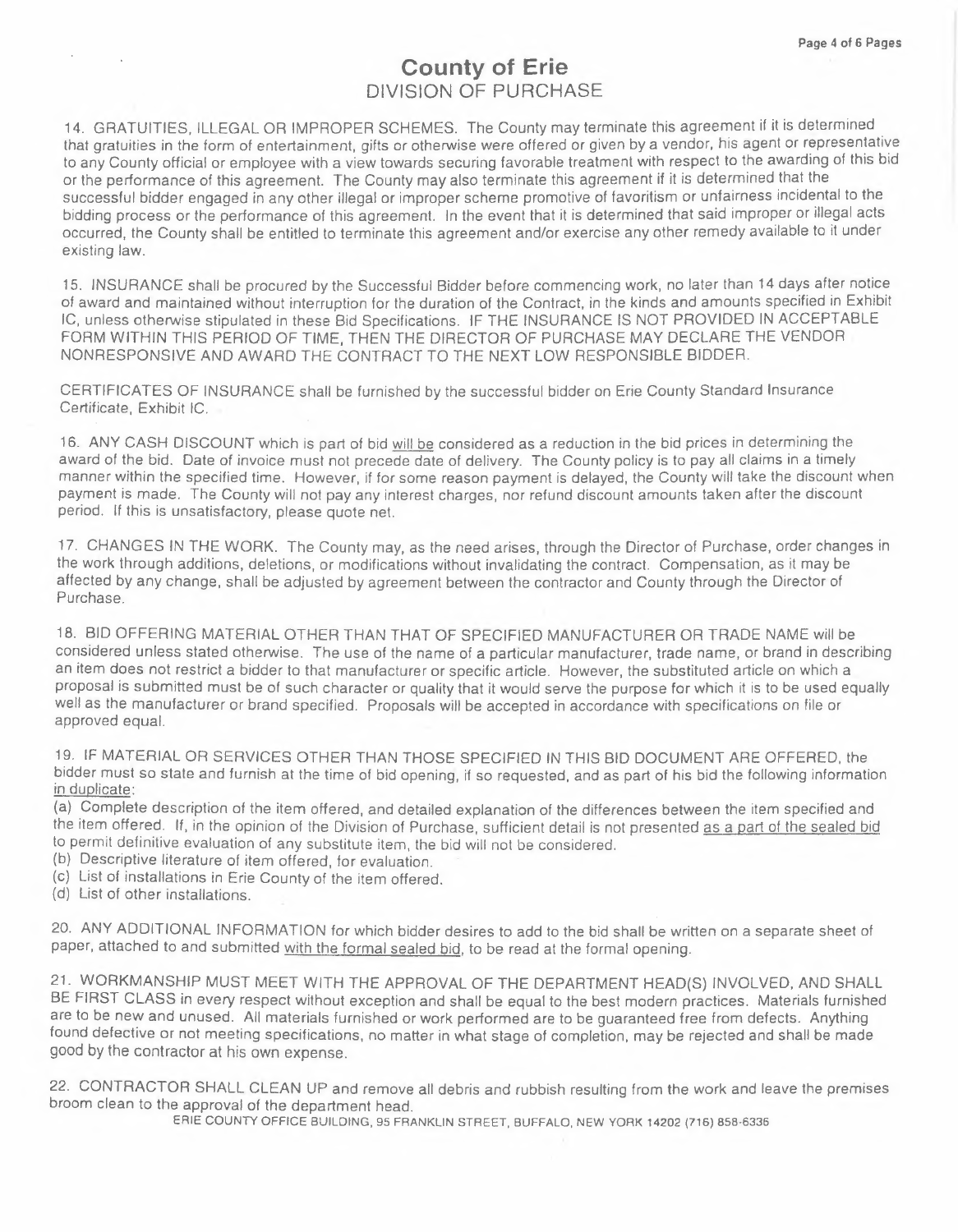## **County of Erie**  DIVISION OF PURCHASE

23. THIS BID IS FIRM AND IRREVOCABLE for a period of 45 days from the date and time of the bid opening. If a contract is not awarded within the 45 day period, a bidder to whom the bid has not been awarded, may withdraw his bid by serving written notice of his intention to do so upon the Division of Purchase. Upon withdrawal of the bid pursuant to this paragraph, the Division of Purchase will forthwith return the bidder's security deposit.

24. PRICES CHARGED TO THE COUNTY OF ERIE are to be no higher than those offered to any other governmental or commercial consumer. If a bidder has a New York State or a Federal GSA contract for any of the items covered in this bid or any similar items, he shall so indicate that he has said contract on these bid papers and automatically supply a copy of this contract within five days after notification of award.

25. PRICE IS FIRM. The unit prices bid shall remain firm, and any other charges bid shall also remain firm, for delivery of the equipment, material, work, *or* services described in this bid. No cost increase shall be charged for any reason whatsoever.

26. EXTENSION OF PRICE PROTECTION. Any contract entered into pursuant to this bid to supply the County's requirements of goods and/or services for a definite period of time as stated in the attached specifications may be extended for not more than two successive periods of equal length at the same bid price upon the mutual agreement of the successful bidder and the County. All extensions shall be submitted in writing and shall have prior approval by the County of Erie, Director of Purchase.

27. IN EXECUTING THIS BID, THE BIDDER AFFIRMS that all of the requirements of the specifications are understood and accepted by the bidder, and that the prices quoted include all required materials and services. The undersigned has checked all of the bid figures, and understands that the County will not be responsible for any errors or omissions on the part of the undersigned in preparing this bid. Mistakes or errors in the estimates, calculations or preparation of the bid shall not be grounds *tor* the withdrawal or correction of the bid or bid security. In case of error in extension of prices in the bid, the unit price will govern.

28. ACCOUNT ABILITY. The undersigned shall be fully accountable for his or its performance under this bid, *or* any contract entered into pursuant to this bid, and agrees that he, or its officers, will answer under oath all questions relevant to the performance thereof and to any transaction, act or omission had, done or omitted in connection therewith if called before any Judicial, County or State officer or agency empowered to investigate the contract or his performance.

#### 29. TERMINATION OF CONTRACT:

a. **At** its option, the County may at any time for any reason terminate this agreement and the Contractor shall immediately cease all work under the agreement upon receipt of written notice of such termination from the County.

b. In the event of termination for any reason other than the fault of the Contractor, or the nonavailability of funds as provided in the above Executory Clause, the Contractor shall be paid the amount due to date of termination, and all reasonable expenses caused by such termination.

30.THE SUCCESSFUL BIDDER TO WHOM THE BID IS AWARDED SHALL INDEMNIFY AND HOLD HARMLESS the County of Erie and its agents and employees from and against all claims, damages, losses or causes of action arising out of or resulting from such vendor's performance pursuant to this bid.

31. STATUS AS AN INDEPENDENT CONTRACTOR: The successful Bidder to whom the bid is awarded and the County agree that the Bidder and its officers, employees, agents, contractors, subcontractors and/or consultants are independent contractors and not employees of the County or any department, agency or unit thereof. In accordance with their status as independent contractors, the Bidder covenants and agrees that neither the Bidder nor any of its officers, employees, agents, contractors, subcontractors and/or consultants will hold themselves out as, *or* claim to be, officers or employees of the County or any department, agency or unit thereof.

32. GOVERNED BY NEW YORK LAW: This Agreement shall be construed and enforced in accordance with the laws of the State of New York. In addition, the parties hereby agree that tor any cause of action arising out of this Agreement shall be brought in the County of Erie. **(Rev.** 04/09)